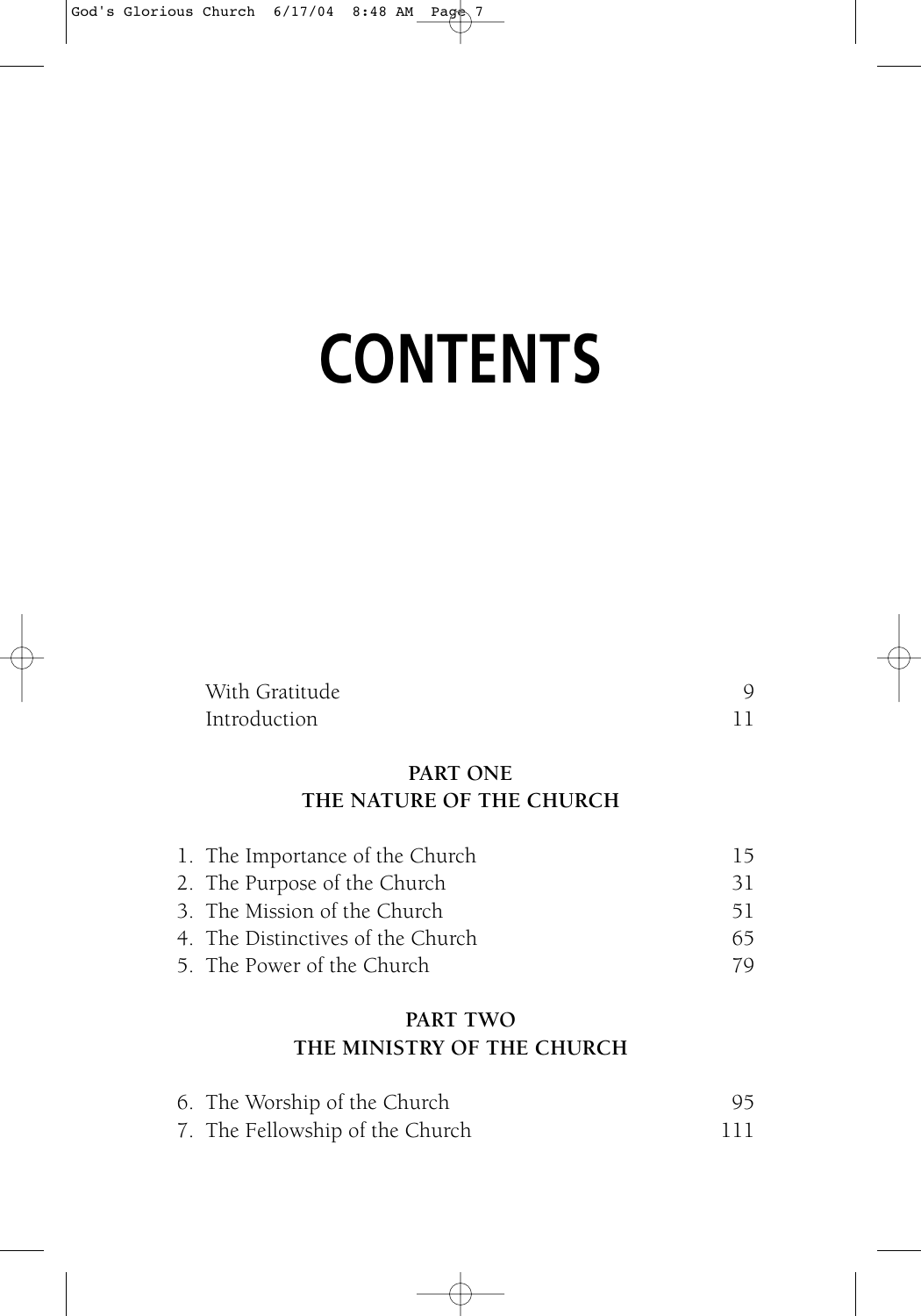| 8. The Proclamation of the Church | 125 |
|-----------------------------------|-----|
| 9. The Witness of the Church      | 139 |
| 10. The Impact of the Church      | 153 |

## **PART THREE THE FUNCTION OF THE CHURCH**

| 11. The Leadership of the Church     | 171 |
|--------------------------------------|-----|
| 12. The Unity of the Church          | 189 |
| 13. The Service of the Church        | 205 |
| 14. The Accountability of the Church | 221 |
| 15. The Orientation of the Church    | 237 |
| Conclusion                           | 253 |
| Index of Scripture                   | 255 |
| Index of Subjects                    | 263 |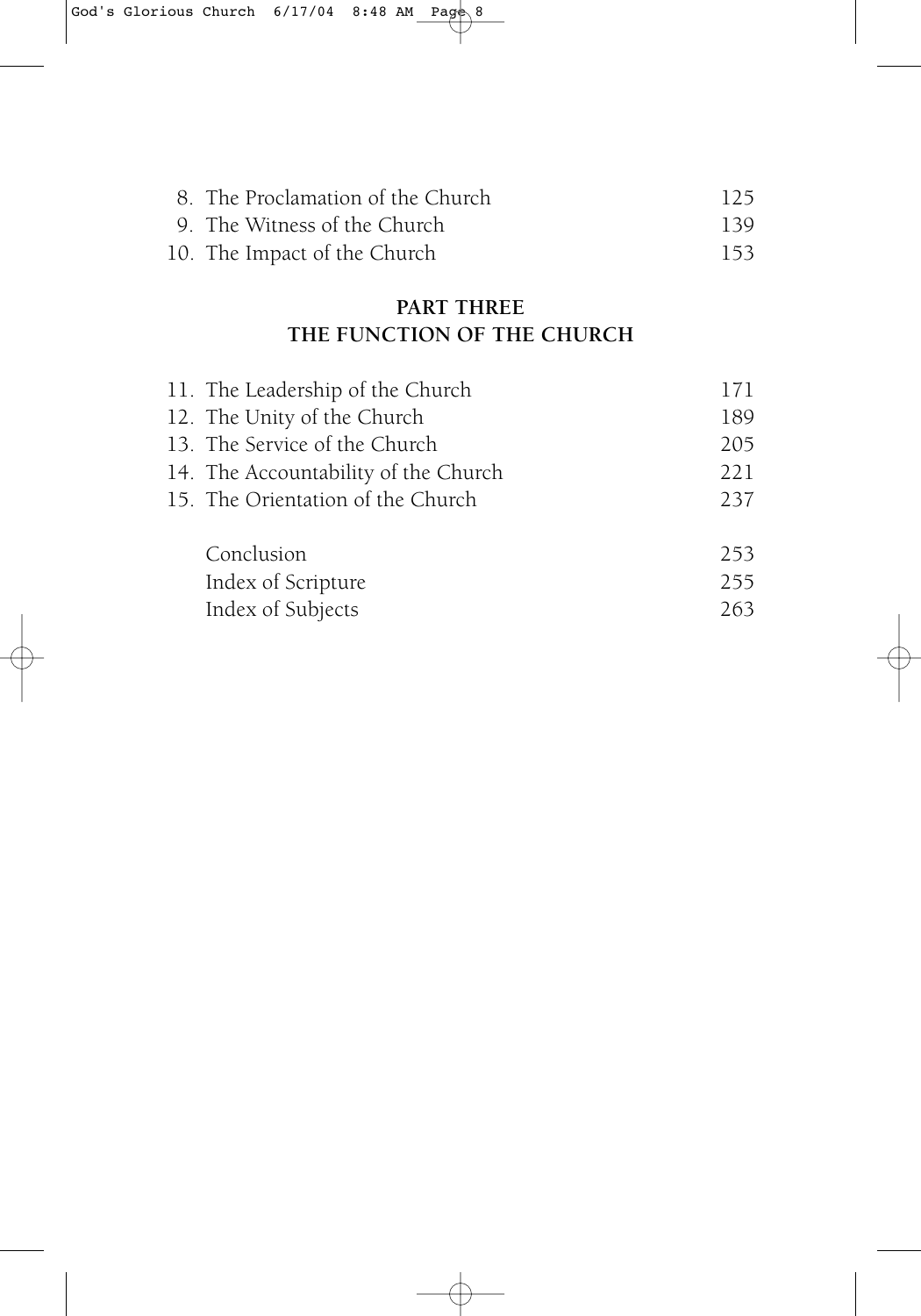# **THE IMPORTANCE OF THE CHURCH** q

All of us are familiar with the story of Humpty Dumpty, the figure from the children's nursery rhyme whose world was shattered after he had a great fall. He called on the best his world had to offer to address his problem—"all the king's horses and all the king's men." We would say today that Humpty had the White House, the Congress, the military, and any other human power or authority you can think of coming to his aid in his brokenness.

But the tragedy of the story is that none of these human powers could put Humpty Dumpty's life and world back together again. Apparently Mr. Dumpty had no biblically functioning church available to help him, because if he had he would not have had to call on the king in the first place.

Now it's one thing when a nursery rhyme character cannot find the help he needs to repair his shattered world, even when his problem is being attended to by the highest authorities the culture has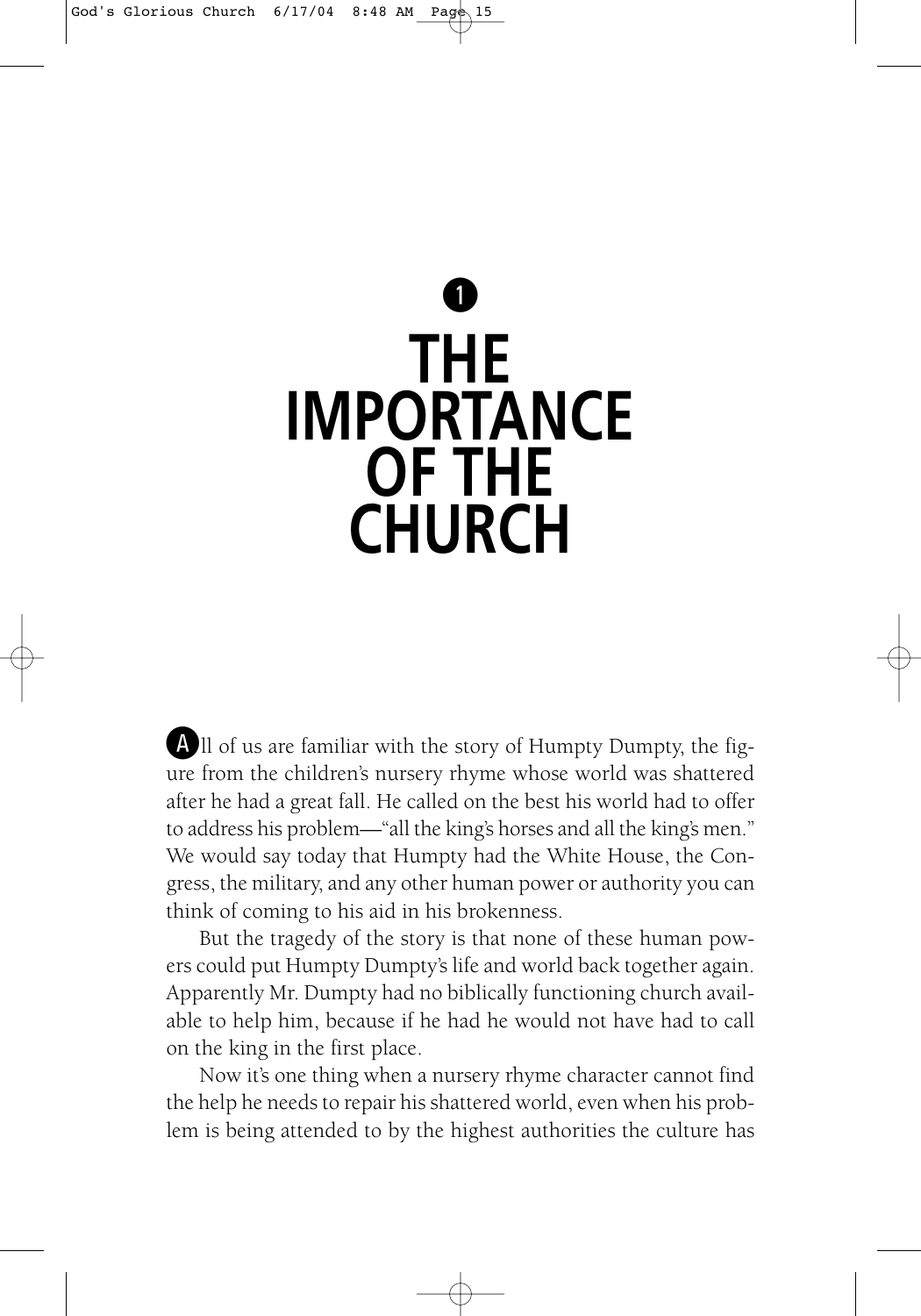to offer. But it's another thing altogether when real people in the real world discover that all the king's horses and all the king's men human institutions of power and influence—can't fix society's deepest problems and address people's deepest needs.

●●●●●●●●●●●●●●●●●●

This is where the church comes in, because the church is the most important institution on earth. The church, and only the church, has been commissioned by the sovereign Lord to be His representative agency in history. It has been given sole authority to unlock the treasures of the spiritual realm so that they can be brought to bear on the realities of earth.

Thus, as the church goes so goes everything else. God designed the church to be the epicenter of culture, and the church's strength or weakness is a major determining factor in the success or failure of human civilization. When the church is strong, the culture is impacted positively—even if the "powers that be" in a particular place don't realize that impact and seek to marginalize and persecute the church. But when the church is weak, its influence deteriorates and so does the culture.

One example of the church's impact, both positively and negatively, is the institution of slavery in America. Many segments of American culture condoned and sanctioned slavery, even though it served as the catalyst for a civil war that cost thousands of lives and helped produce ongoing cultural upheaval. And Christendom at large helped provide justification for slavery, even leading some to find a basis for slavery in Scripture. But, in the end, it was the strength of the true church bringing its influence to bear that helped lead to the collapse of slavery.

It is important to understand the church's importance for cultural reasons, since Jesus called His people to be salt and light, a city on a hill. But understanding the church's nature and mission is even more important for spiritual reasons. That's because the church has been given the assignment of growing all of its members into mature believers who can disciple others and maximize their spiritual potential.

When the church is strong, its members recognize their eternal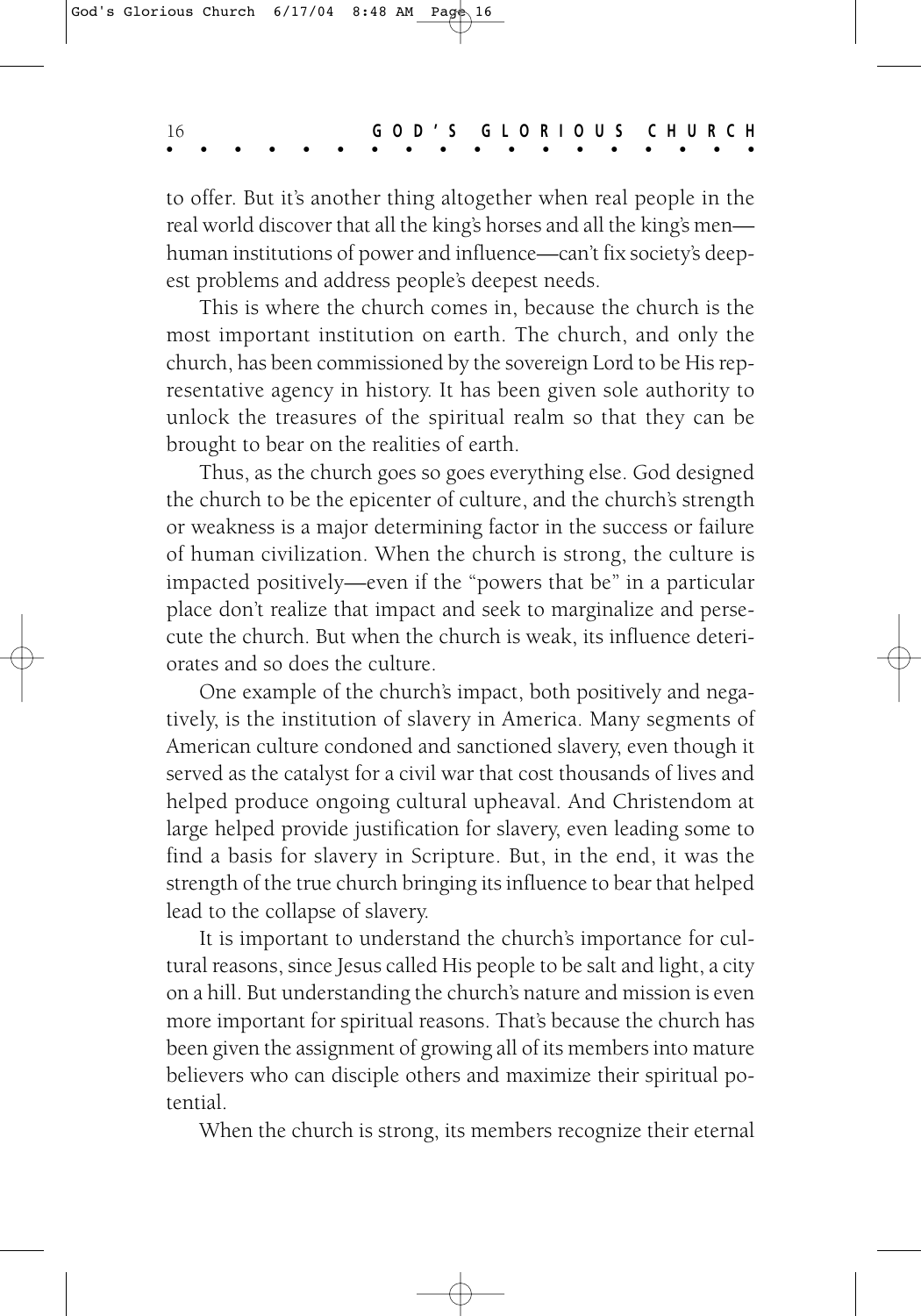purpose and the church moves forward. But when the church is weak, its members tend to wander around in confusion on their spiritual pilgrimage. My purpose and prayer for this book is that it will contribute to our understanding of the church, so that instead of being Humpty Dumptys lying in ruins with no one to help us, we will become dynamic followers of Jesus Christ and contributing members of His church.

#### **A GOD-SIZED PROBLEM**

Talking about the church may bring certain verses from the Bible to your mind. But I want to begin our discussion of the church in what seems like an unusual place—not in the words of Jesus or the writings of Paul, but in an obscure Old Testament passage in which we find a God-sized problem that will help us answer the question of why the church is so important in God's plan today.

Before we go to this passage, let me give you a foundational principle for this chapter and this book, which is simply this: Everything that is physical and visible—the world and life around us—is controlled by things that are invisible and spiritual. This has always been the case, in fact. We need to get this order straight because the only real way to fix what is wrong in the visible and physical realm is to make sure that the invisible and spiritual realm is working right. Until the invisible is operating properly, the visible cannot be addressed in any lasting and effective way. This is why society can go on for years and even centuries without seeing very basic and destructive problems being solved, no matter how much clout and money we throw at those issues.

#### *A Time of Great Chaos*

Keeping this principle in mind, I want to deal with our passage, 2 Chronicles 15:3–6, where the writer looks back to an earlier period in Israel's history. The prophet Azariah was urging King Asa of Judah to continue the reforms he had begun. To reinforce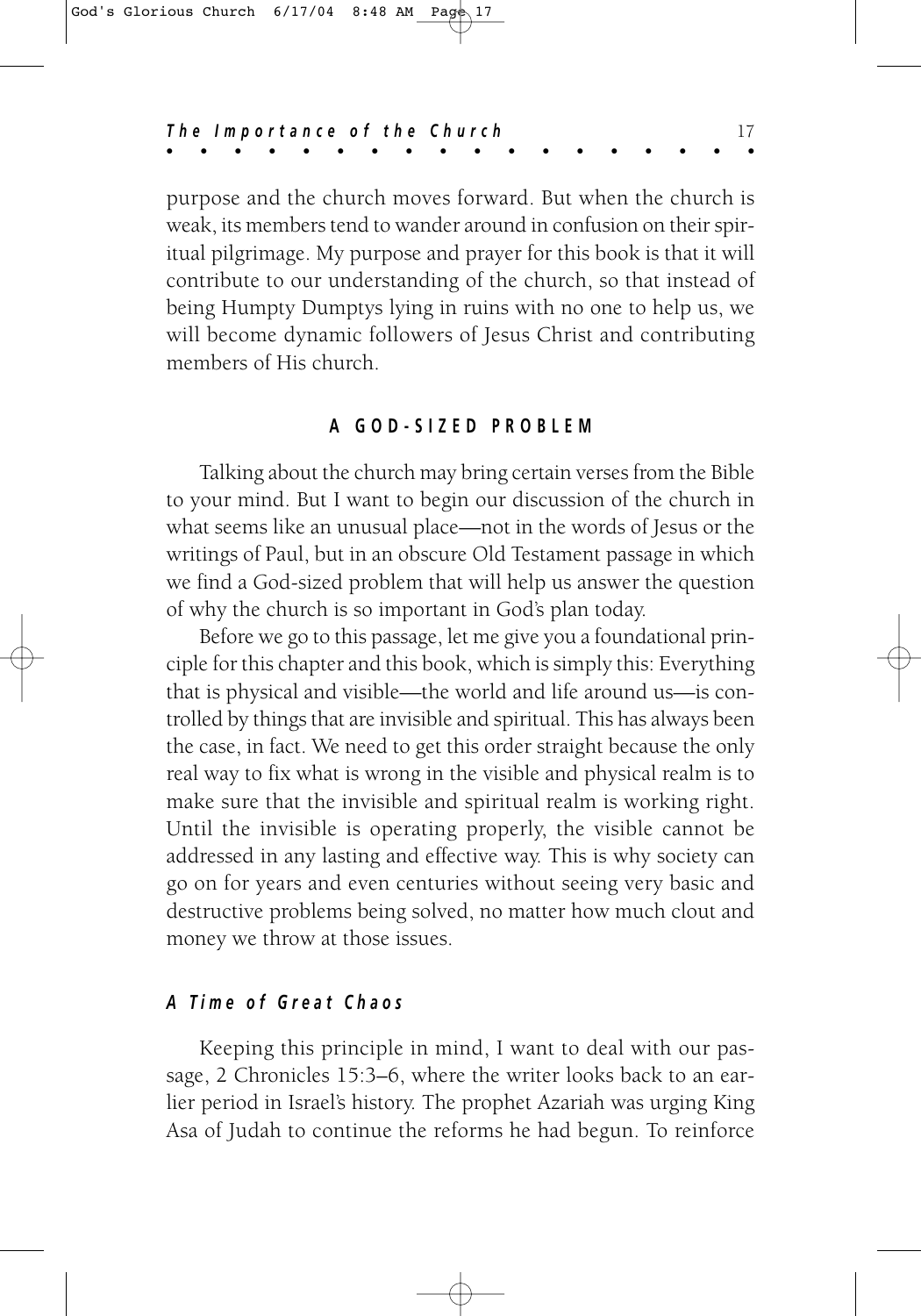18 **GOD'S GLORIOUS CHURCH**

his message, Azariah reminded Asa of the sad condition God's people were in during an earlier age, which many Bible commentators believe was the period of the judges. If so, Azariah was speaking of Israel's low point spiritually when he said, "For many days Israel was without the true God and without a teaching priest and without law"  $(v. 3)$ .

●●●●●●●●●●●●●●●●●●

Verse 4 refers to those times when Israel sought God during that period, but in verses 5–6 the prophet summarized those days of chaos and God's judgment: "In those times there was no peace to him who went out or to him who came in, for many disturbances afflicted all the inhabitants of the lands. Nation was crushed by nation, and city by city, for God troubled them with every kind of distress."

Several things from these verses are worth noting. For instance, the description of a society in the grip of violence, crime, and conflict between nations sounds like our world today, so we know there's a lesson for us here. Like the world of ancient Israel, our culture is also in chaos and confusion.

But what ought to grab your attention is the statement in verse 6 that this all came about because "God troubled" the people. We might have expected Azariah to say that this mess was the result of satanic activity and influence in the world. According to the prophet, however, God was the author of this confusion among the people, although He was not in any way the author of their sin that provoked His judgment.

In other words, these problems that were tearing apart the fabric of society had a spiritual cause. So to address the lack of peace on a social level, try to deal with violence and crime through more law enforcement, or settle conflicts between governments at the bargaining table would not be sufficient because the people's problem was with God. And when God is your problem, God alone is your solution.

What was it about this period of Israel's history that caused God to "trouble" His people with distress at so many levels? The root of the problem is found in 2 Chronicles 15:3. Three key elements that are necessary to keep God's people on track spiritually were missing.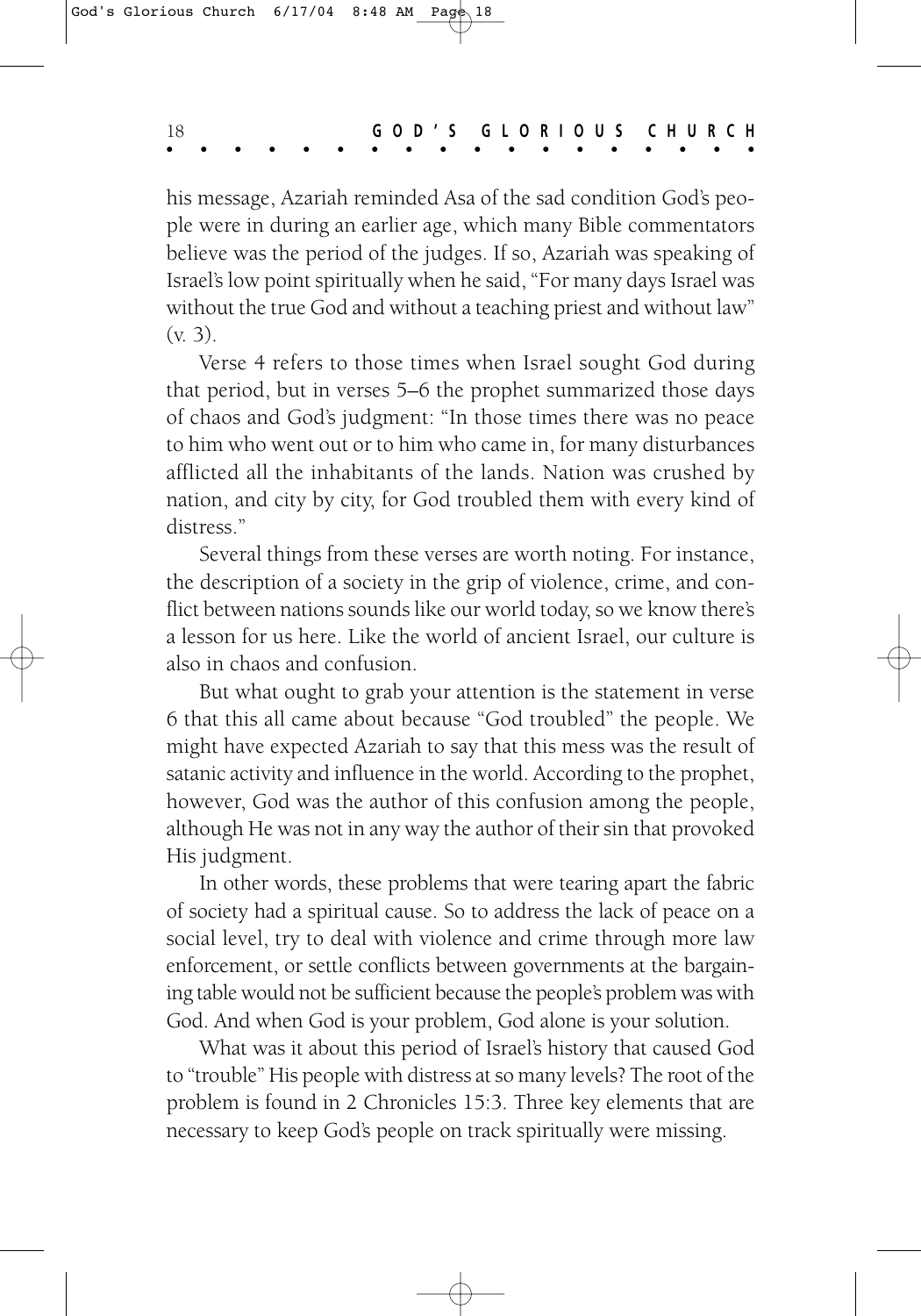#### *A Lack of True Knowledge*

The first of these elements was the lack of "the true God." This does not say that God had withdrawn Himself from Israel so that the people forgot who He was or could no longer find Him. Even in the days of the judges, there was religious service going on in Israel. People were offering sacrifices to God. But it was not the kind of authentic religion that pleased God or produced the right kind of response from Him.

●●●●●●●●●●●●●●●●●●

We could say that the Israelites had forgotten the kind of holy God they were serving, so they thought nothing of going off into idolatry or mixing with pagans or violating His law in a dozen other ways. Israel was living as if it couldn't tell the one true God from the many false gods around it. Spiritual activity was going on, but it wasn't true to God's requirements.

#### *A Lack of Biblical Teaching*

What could have caused God's people to get all confused about the nature of God and start mixing the true with the false? In the case before us, the second phrase of 2 Chronicles 15:3 gives us a large clue. In those days, "Israel was . . . without a teaching priest." We would say today that the nation had a very serious pastoral problem —a mist in the pulpit that became a fog in the pew, as we'll see later.

Notice that the text does not say that Israel had no priests. The problem was that the priests were not carrying out their function of teaching God's law so the people would know the true God and what He expected of them. The priests were doing an inadequate job of providing a divine viewpoint through which the people could interpret all of life and make God-honoring decisions.

Now don't misunderstand. People are responsible for their own relationship to God and their obedience to His revealed will, especially in a day like today when we each have a copy of God's Word and the ability to read it. But I'm talking about a systemic spiritual failure at the heart of Israel's spiritual leadership that kept the people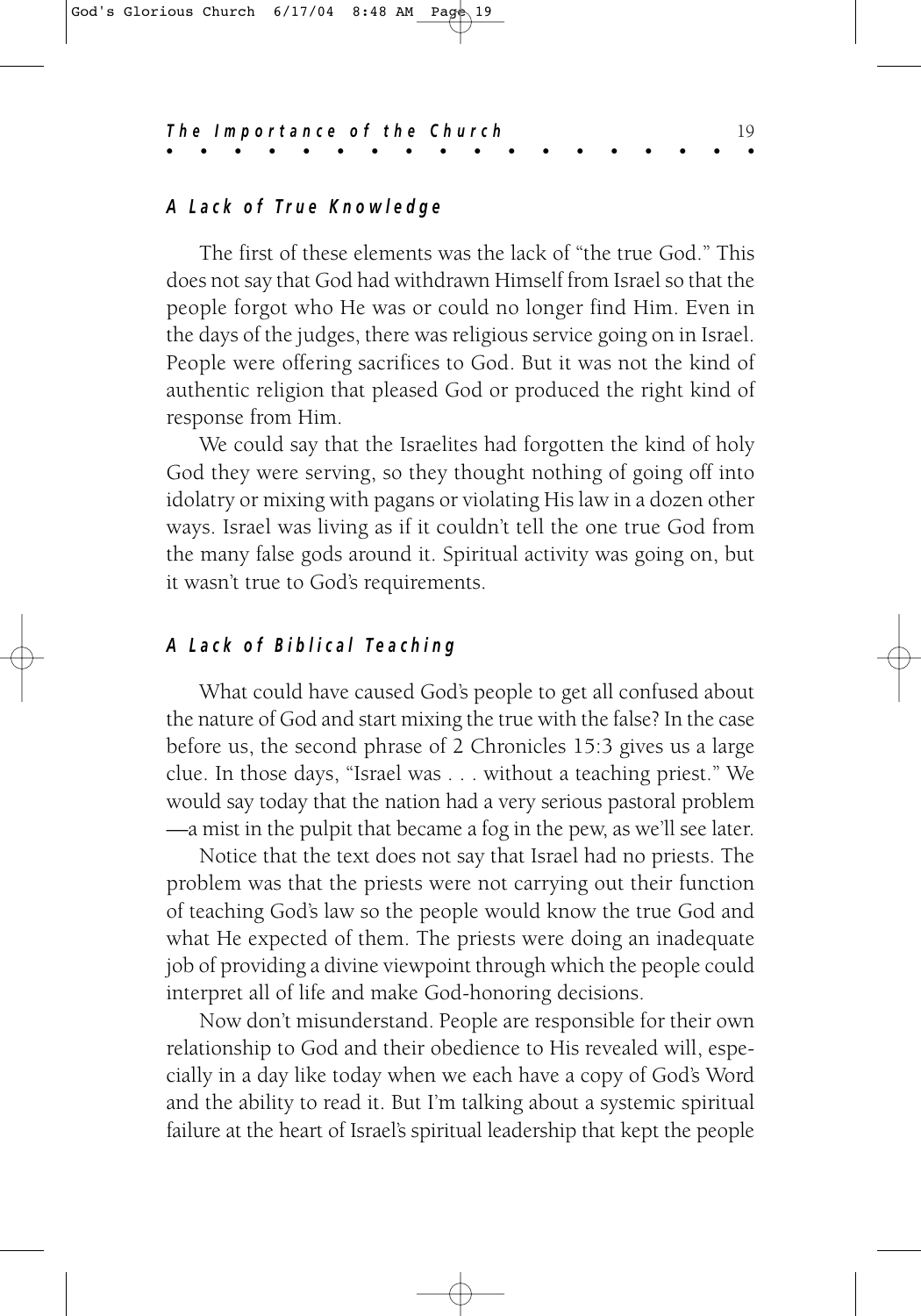uninformed and ill-informed about their responsibility before God and the consequences of failing to meet it.

●●●●●●●●●●●●●●●●●●

#### *A Lack of Correct Application*

The third problem mentioned in 2 Chronicles 15:3 follows as a natural consequence of the first two. Because the people didn't know their God intimately and were not hearing His Word taught, they were "without law." That is, they didn't know how to apply God's law to the situations they faced. The divine rules weren't being applied, so people made up their own.

The last phrase of the last verse of the book of Judges illustrates this problem perfectly: "Everyone did what was right in his own eyes" (Judges 21:25). Everybody had an idea of what to do, but nothing worked because God's government of His people was not being upheld and enforced.

We hear a lot today about the separation of church and state. They ought to be separate because they are two distinct institutions with two distinct jurisdictions. But what cannot be separated is God and His role in society, because people will always live by some governing principle, whether good or bad.

The people of Israel didn't know how to bring God's truth to bear on their world, and the practical result was that they lived as if no divine framework existed at all.

Look at our nation today. How can we have all of these churches on every corner with all of these preachers and programs and facilities, and yet still have such moral and spiritual chaos in our culture? It's because we, as God's people, aren't bringing His Word and His power to bear on the world around us, so people are living as if God doesn't exist. But that's another issue, and we'll come back to it later.

#### **A GOD-ORDAINED SOLUTION**

Since the basic realities of spiritual conflict and the superior power of the spiritual world haven't changed since the days of the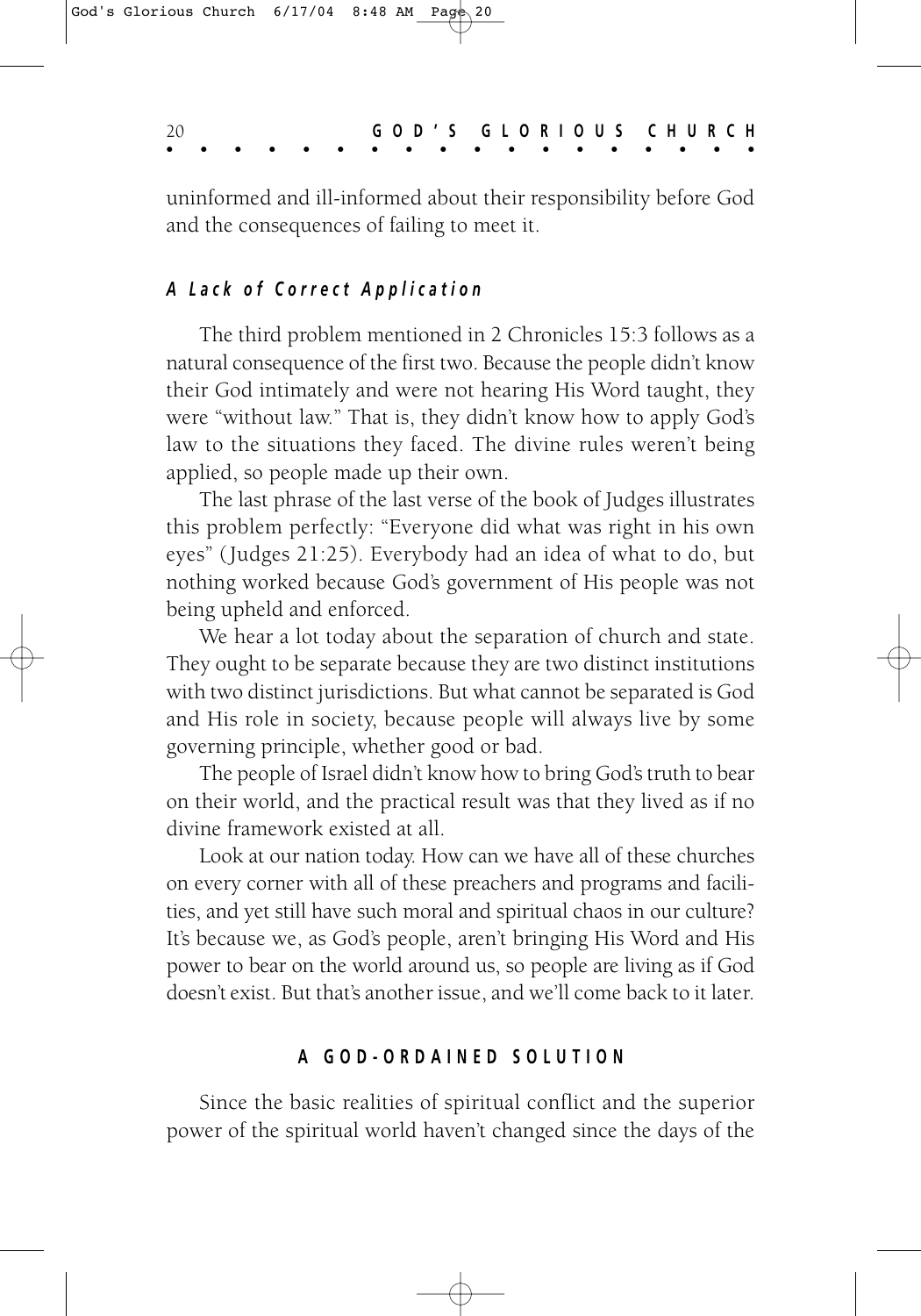judges in ancient Israel, we see the same principle of the visible world being controlled by the invisible world at work today. Paul gave us one of the clearest statements of this reality in Ephesians 6:12 when he said, "Our struggle is not against flesh and blood, but against the rulers, against the powers, against the world forces of this darkness, against the spiritual forces of wickedness in the heavenly places."

This is also a great statement of why the church is central to God's plan. God has always had a vehicle or an agency on earth to make His presence manifest, carry out His will, and bring what is invisible and spiritual down to the world of the visible and the physical.

Israel's system of the law, the sacrifices, and the priesthood was God's agency to accomplish His program on earth in the Old Testament. Today that agency is the church and only the church. Now that doesn't mean God cannot reveal Himself to someone apart from the visible presence of a church. But the Bible is clear that the church is the entity that brings the realm of heaven into history and brings the values of heaven to bear on earth. To put it another way, the church is the answer to Jesus' prayer, "Your will be done, on earth as it is in heaven" (Matthew 6:10).

#### *Jesus' Promise of the Church*

We can make this statement because Jesus Himself revealed His future plan in a crucial discussion with His disciples that took place early in His ministry. The first time the Bible mentions a subject is very significant, and the first time the church is mentioned is on the lips of Jesus in His time with the disciples (Matthew 16:13–19) as He prophesied the church's coming. The Greek word Jesus used here is *ekklesia,* which means "called out ones." It was also used of an assembly, so the idea is that the church is a special assembly of people called out from the world to become part of God's family. This definition is critical for our understanding of the church as *people* instead of just an institution or a collection of buildings.

My purpose in looking at these familiar verses in Matthew 16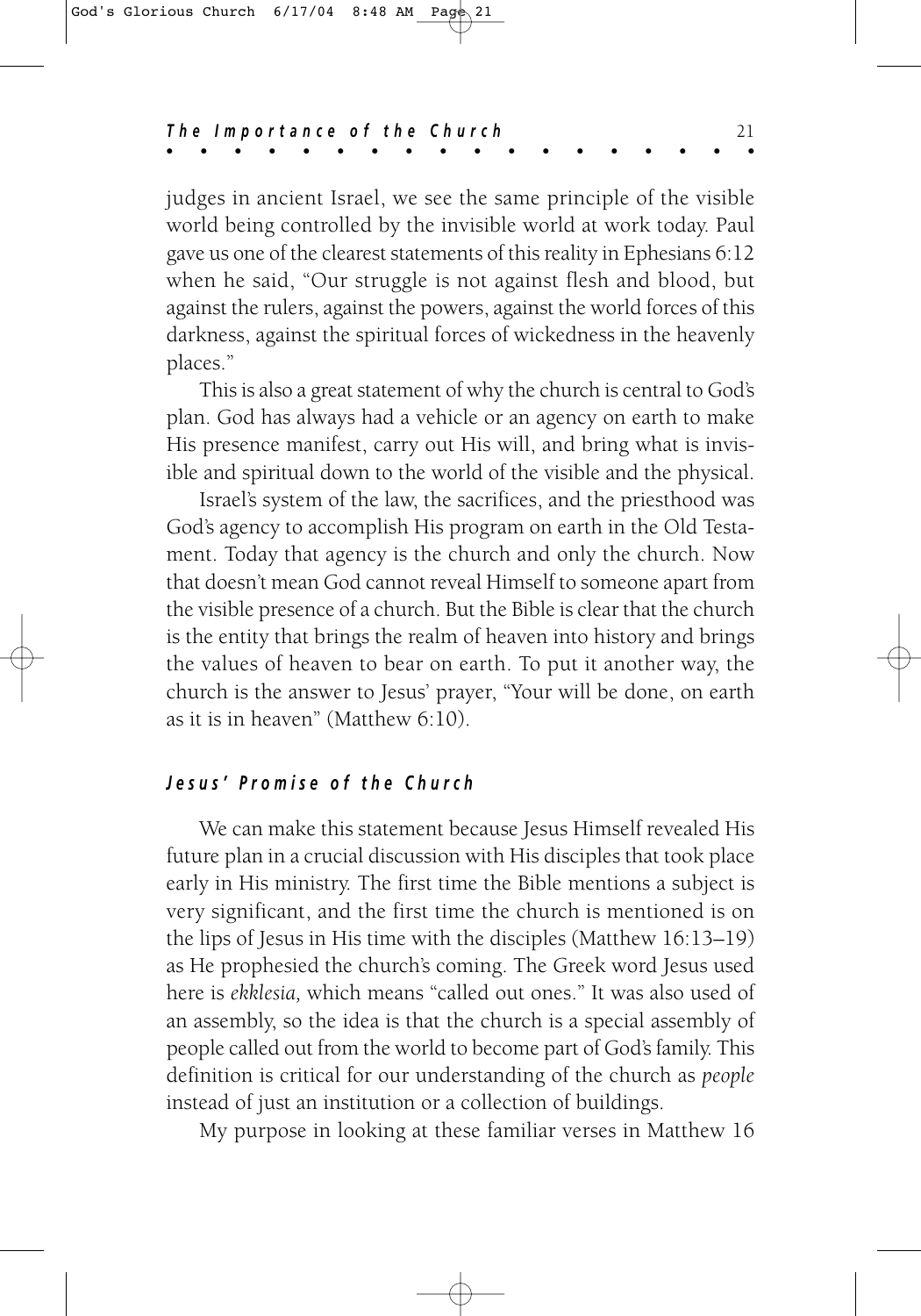is to focus on Jesus' teaching concerning the church and the authority He gave the church to carry out His plan. Jesus had taken the disciples and traveled north for a time of retreat to get away from the crowds. It was while they were alone that Jesus raised the allimportant question, "Who do people say that the Son of Man is?" (v. 13). Then He asked, more specifically, "But who do *you* say that I am?" (v. 15, italics added).

●●●●●●●●●●●●●●●●●●

Before we get into this text, I want to point out that both of Jesus' questions (vv. 13 and 15) were directed to the Twelve as a group. It's not obvious in the English text, but the word *you* in verse 15 is plural in the Greek. This fact is important for what Jesus was about to say concerning the church.

The disciples offered several names in answer to the question of what the people at large were saying about Jesus (v. 14). His ministry did have features in common with John the Baptist, Elijah, and Jeremiah, so the people weren't completely off-base. But the important thing was who Jesus' disciples believed Him to be. So Peter stepped forward as the leader and spokesman and declared, "You are the Christ, the Son of the living God" (v. 16). The clear implication is that the other eleven disciples agreed with him. Peter was saying, "Lord, we've just been discussing this and have come to the conclusion that You are Israel's promised Messiah and Savior."

Jesus blessed Peter for this confession (v. 17), which the disciples didn't really arrive at on their own, but which came to them by revelation from God the Father. Before we go on to verse 18 and Jesus' prophecy of the church, I want you to see how important it is that the disciples were in agreement on the person of Jesus. They became the leaders and foundation stones of the church (see Ephesians 2:20). The church is a body of people who are absolutely convinced that Jesus is the one-and-only Son of God and Savior of the world.

Now we come to the heart of the passage as far as the church is concerned. In Matthew 16:18, Jesus followed up His affirmation of Peter's confession by saying, "I also say to you that you are Peter, and upon this rock I will build My church; and the gates of Hades will not overpower it."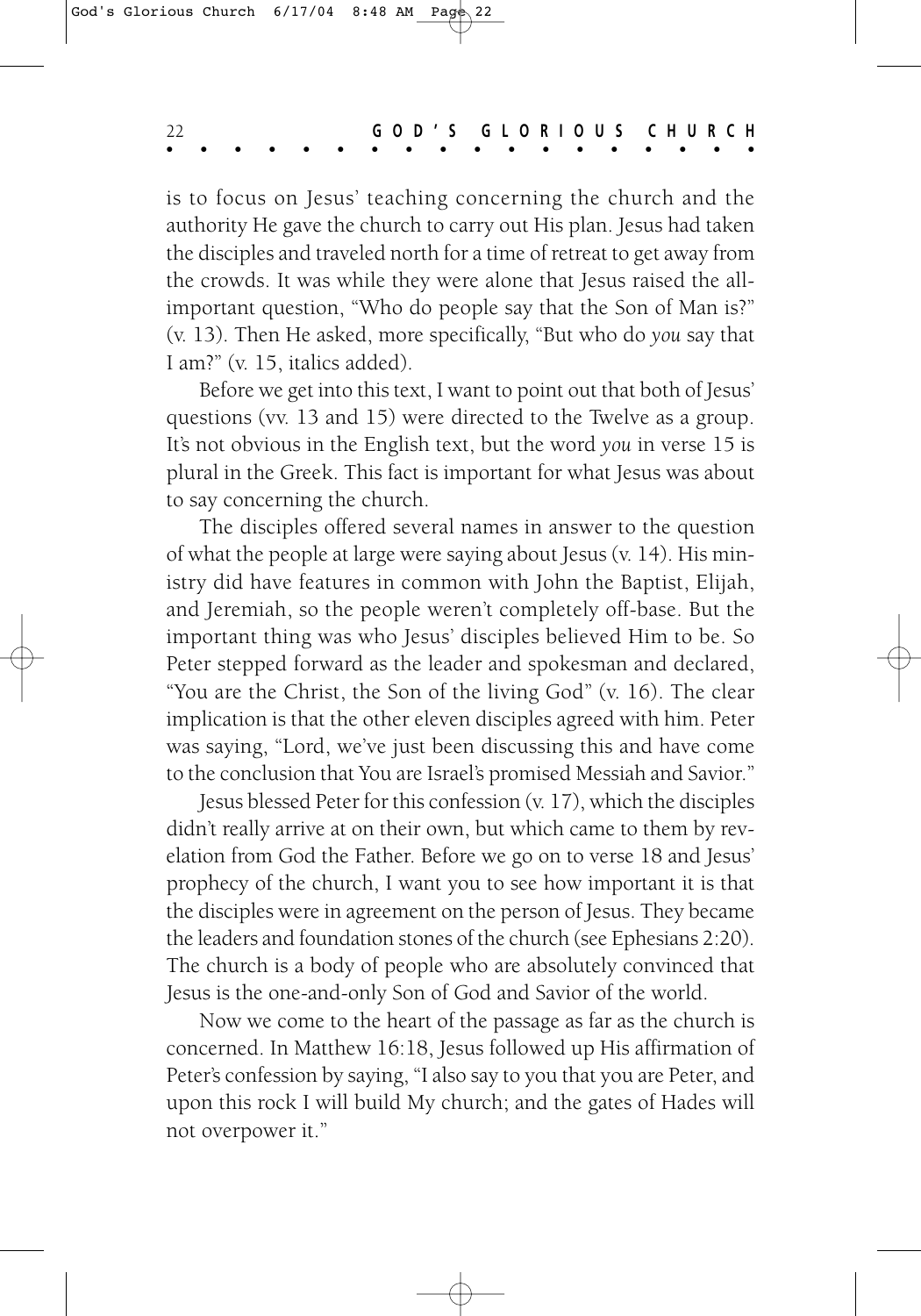#### *The Church's Foundation*

This is not only one of the most important statements about the church in the Bible, but also one of the most controversial. Some people teach that Peter himself is the rock on which the church is built, but that's not what Jesus said. He used a play on words here that is important to understand because it gives us the clue to Jesus' meaning.

●●●●●●●●●●●●●●●●●●

"Peter" is the word *Petros,* a masculine form of the word for a stone. But the word *rock* that Jesus used next in Matthew 16:18 is *petra,* which is a feminine form of the same word. This word was used in classical Greek of a collection of stones knitted together to form a larger rock, such as a ledge or a slab. It meant many stones joined together to form a rock that is far larger and more significant than any one stone could be.

This is a great picture of the church. Elsewhere Paul likened it to a human body in which all the individual parts are knit together to form one whole (see 1 Corinthians 12:12; Ephesians 4:16). The analogy is different, but the point is the same. The church is not built on Peter alone, but on Peter, the other apostles, and all those who believe and confess that Jesus is "the Christ, the Son of the living God" coming together to form this larger entity called the church.

One strong support for this view is the later statement of Peter himself. Since he was there that day and heard what Jesus said, and since he obviously had access to much more teaching from the Lord that we don't have, Peter would be the best interpreter of what Jesus meant. So how did Peter describe the church in his own writings under the Holy Spirit's inspiration? He called the church "living stones [that] are being built up as a spiritual house" (1 Peter 2:5).

Let me make two observations before we go on. First, you may be saying, "But I thought the church was built on the Rock, Christ Jesus, not on Peter, the other apostles, or any other human stone."

That's true, of course, and nothing I have said above is meant to overlook or deny Jesus' ownership of His church. The church is, and always will be, the church of Jesus Christ. But it doesn't have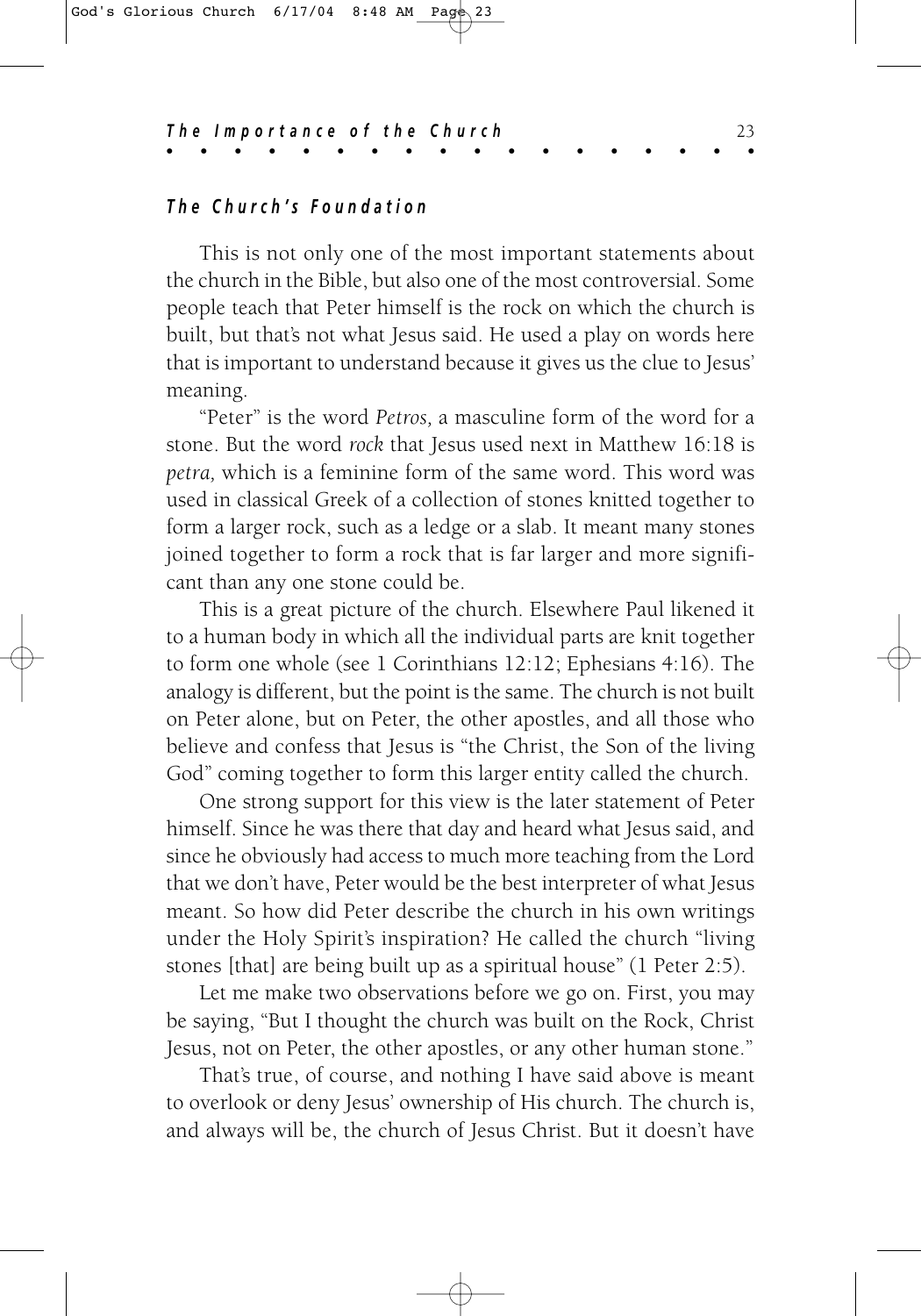24 **GOD'S GLORIOUS CHURCH**

to be either/or. Both Paul and Peter later taught that Christ was the church's one and only "corner stone" (Ephesians 2:20; 1 Peter 2:6). But Paul still referred to the apostles as the church's foundation stones, and Peter said that the church was being built out of all the stones.

●●●●●●●●●●●●●●●●●●

A second observation I want to make concerns Peter and his key role in building the church. Jesus did address Peter directly as a central figure in the church's establishment—and, as we're about to see, the Lord went even further by committing to Peter "the keys of the kingdom of heaven" (Matthew 16:19). So, even though Christ was speaking to all of the apostles in Matthew 16, and each one had a role to play, there is no denying that Peter was the most prominent.

And yet, unlike those who want to crown Peter as the first pope who handed infallible authority and succession to others, we need to remember that Jesus said to Peter, in effect, "You are a stone. But I am not building My church on individual stones. Many stones will come together to form My church." Peter's ministry was indispensable to the church, but he was not the cornerstone.

#### *Jesus' Promise of Victory*

The last phrase of Matthew 16:18 is worthy of separate treatment because it is loaded! Jesus said, "I will build My church; and the gates of Hades will not overpower it." How do you know if the church that some leader or personality is building, or the one that you attend, is part of Jesus Christ's church? One way to know is to ask the simple question, "Who's winning?" If hell is winning, better be careful, because Jesus said His church would overcome the gates of hell.

Please notice that Jesus is on the offensive here, not the forces of Satan. Jesus is not trying to stop hell. Hell is trying to stop Jesus. A lot of ministry today has missed this point as people spend an inordinate amount of time trying to defeat the devil. But Jesus knew we could never defeat the devil on our own. That's why He came to live a perfect life, die on the cross for our sins, and be raised to life by God the Father three days later. That's why Jesus spoke of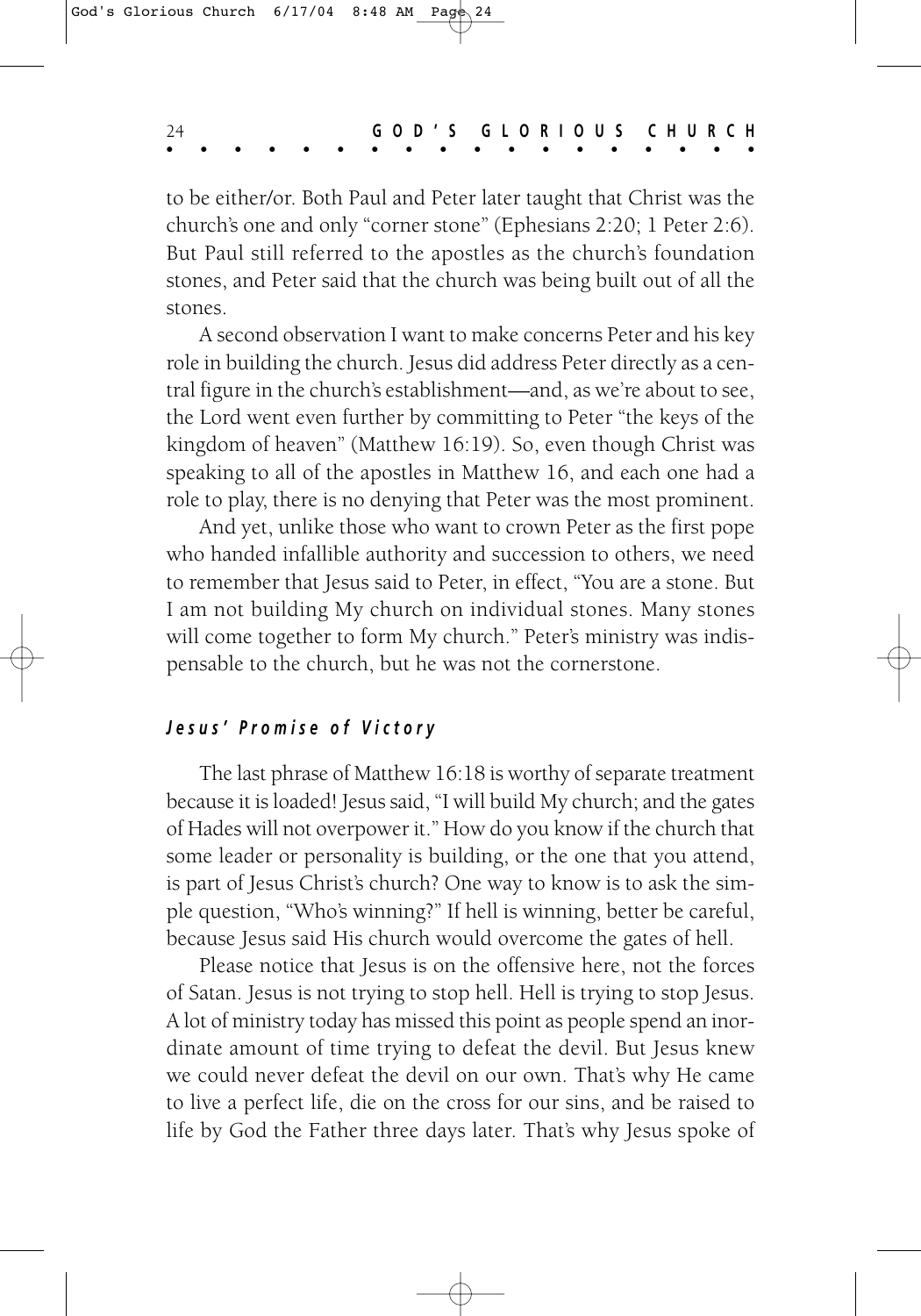the church as yet future in Matthew 16. He had not yet been to the cross, but when He arose our Savior presented His church with a defeated Satan.

It's not that Satan and his forces won't attack and try to overcome the church. We know that our real battle is against evil spiritual forces. But Jesus guaranteed that hell will not win this battle because it has already been fought and won at the cross. Sometimes we "do church" as if we are struggling for all we're worth to be victorious. But that's not the image of the church Jesus gave us.

Jesus chose His words carefully when He spoke of the "gates" of Hades, or hell. In the biblical world, the gate of a city was the place of authority. The city's elders would sit at the city gate to conduct the city's business and render decisions on behalf of the citizens. The gate was their city hall.

Jesus was speaking of satanic authority to act against the church. God has given Satan some room to operate for now, and we are going to learn the reason for that. But the word here is that Satan's authority will not prevail against the church—which also has real implications for society at large because the invisible and spiritual world controls the visible and physical.

Thus, when the church is doing its job, all of society benefits. This is what makes the church the most important entity in the world, whether the world realizes it or not. Actually, the world will not realize the restraining and sanctifying influence of the church until God raptures His church away and *all* of hell breaks loose on the earth.

#### *The Angelic Conflict*

Jesus' statement about the gates of hell, and the reality of the battle between heaven and hell throughout the ages, brings me to the subject of what I call the angelic conflict. We need to discuss this because the church is right in the middle of this conflict that began not on earth but in heaven some time in eternity past, and will not be finished until Jesus comes and imposes on Satan his final judgment.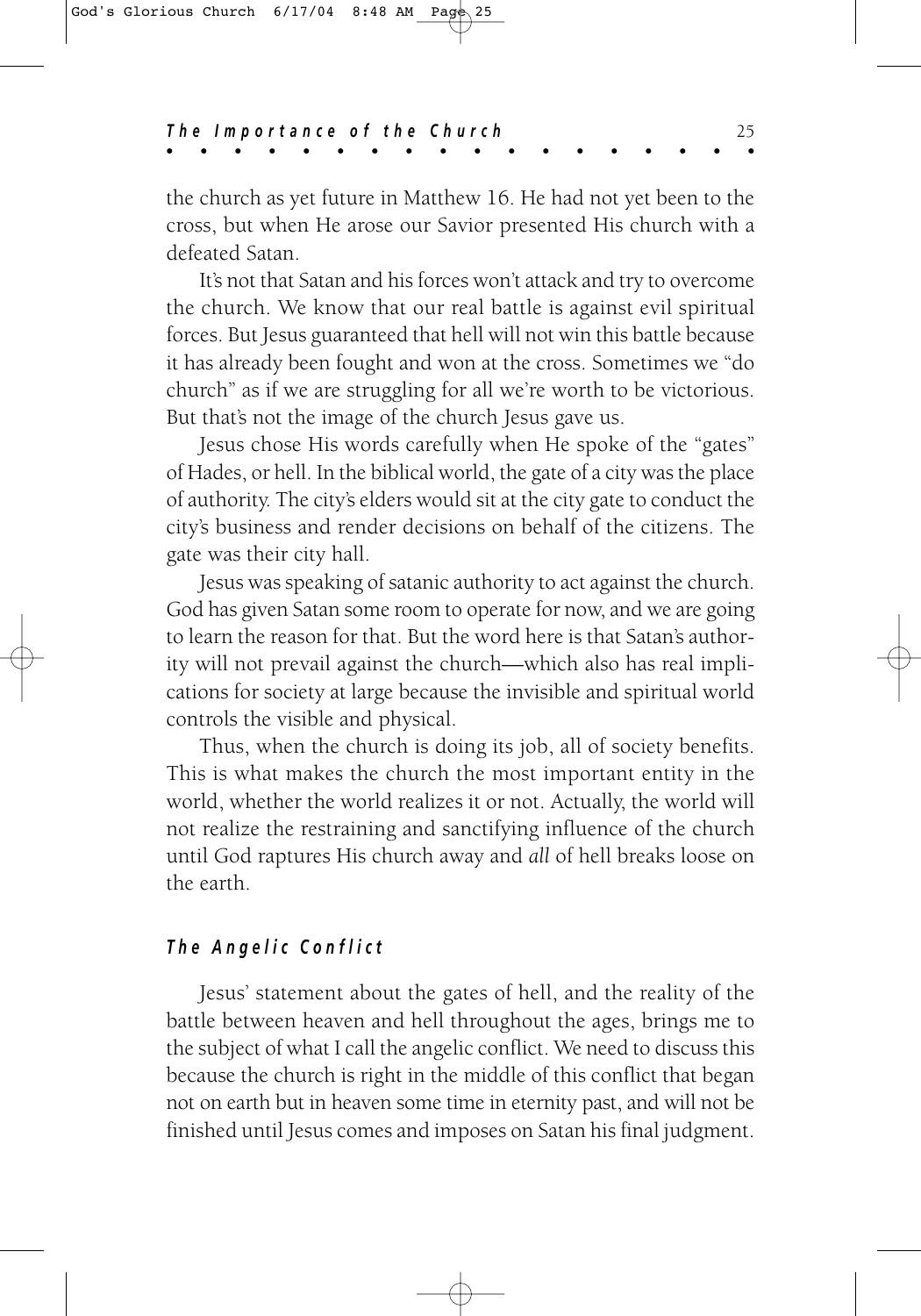26 **GOD'S GLORIOUS CHURCH** ●●●●●●●●●●●●●●●●●●

Your understanding of the angelic conflict is crucial to having a proper view of the church and our place in God's plan.

I'm going to summarize a lot of biblical material that you can read on your own. Two key passages you'll want to review are Isaiah 14:12–14 and Ezekiel 28:11–19. These describe an angelic being so beautiful and so awe-inspiring that he stood next to the very throne of God and directed the myriads of other angels in worshiping God. His name was "Lucifer" (Isaiah 14:12 KJV) or "lightbearer." He is called "star of the morning, son of the dawn!" (Isaiah 14:12).

We know that the angels are eternal spirit beings created by God to carry out His will and give Him the glory and the worship that He is due. The angels themselves are glorious creatures, and Lucifer was the most glorious of all. He was at the top of the angelic hierarchy. The description of him in Ezekiel 28 is nothing short of spectacular.

But at some point Lucifer fell in love with himself and decided he was tired of worshiping God. The Bible says of Lucifer, "Your heart was lifted up because of your beauty; you corrupted your wisdom by reason of your splendor" (Ezekiel 28:17). Lucifer wanted to be worshiped as God, and he convinced one-third of the angels (see Revelation 12:4) to follow him in open rebellion against God's throne. Lucifer's arrogance is summarized in the five times he declared, "I will," culminating in the boast "I will make myself like the Most High" (Isaiah 14:13–14).

But God uncovered Lucifer's rebellion and put him and the angels who followed him on trial for treason. The rebels led by Lucifer were found guilty and sentenced to eternal punishment. (Jesus said in Matthew 25:41 that hell was first prepared for the devil and his angels.) God also changed Lucifer's name to Satan, the "adversary." He became the enemy of God.

But instead of immediately throwing Satan and his demons into hell, the Bible says that the devil was "cut down to the earth" (Isaiah 14:12). For reasons that we will discuss, God banished the devil and his followers to a small speck of creation called earth. There the devil would enter into a conflict with another part of God's cre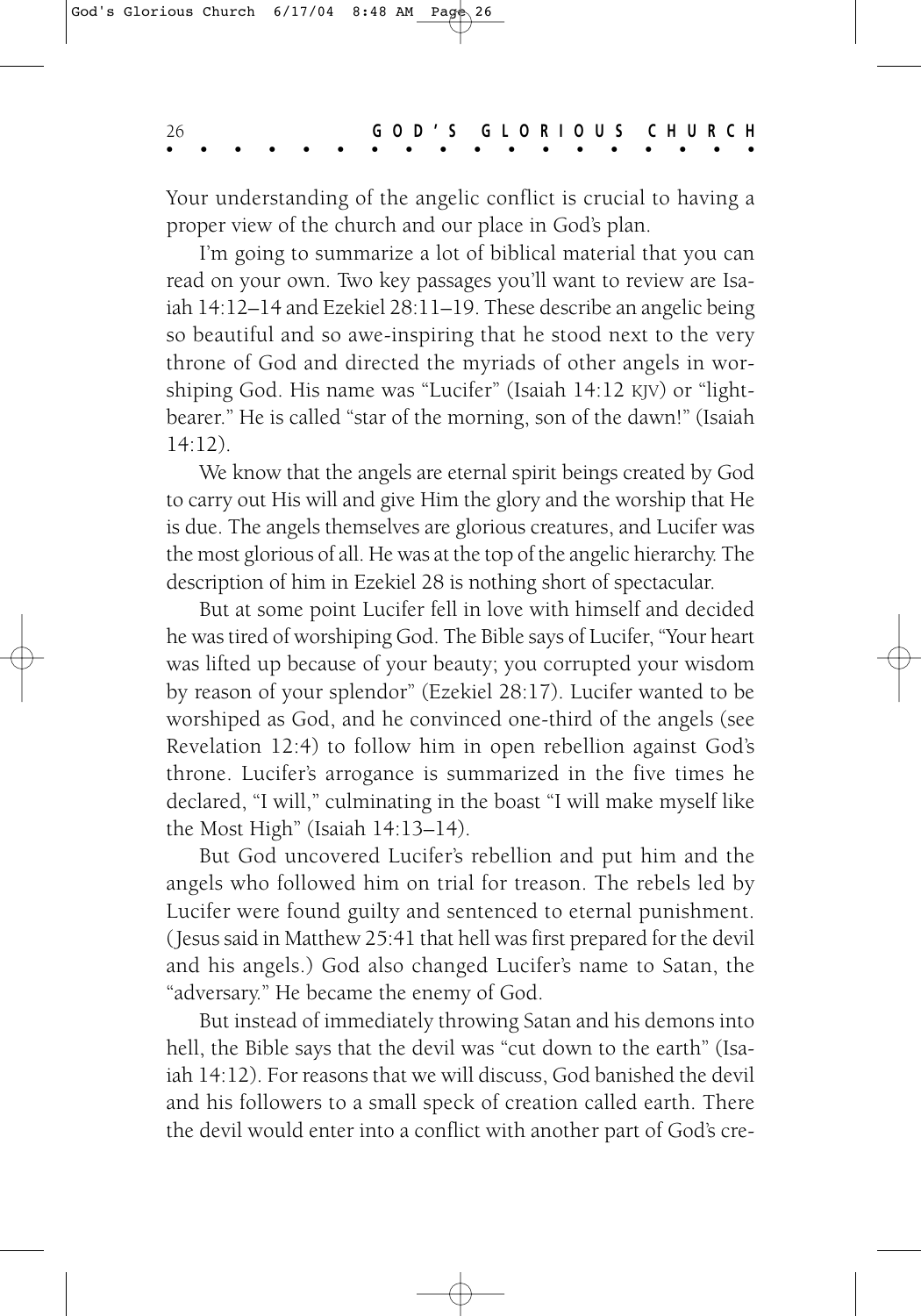ation, mankind, and in the process God would be vindicated and glorified, and His power would be displayed, in an amazing way.

Satan's "arrival" on earth as his temporary realm of operation is hinted at strongly in Genesis 1:1–2, where we read that after the creation of the heavens and the earth, "the earth was formless and void." The Hebrew phrase translated "formless and void" means basically that the earth became a garbage dump.

You and I know that God doesn't create garbage. That is not only contrary to His character, but it also contradicts a clear statement in Isaiah 45:18 that the Lord "did not create [the earth] a waste place, but formed it to be inhabited." The phrase "waste place" here is the very same Hebrew phrase used in Genesis 1:2 to describe the earth as formless and void. God created the earth to be inhabited, but the earth of Genesis 1:2 was a waste place, a garbage dump not fit for habitation by mankind or any other creature.

How did the earth become a garbage dump? By becoming the domain of Satan after he was banished from heaven. God gave Satan just enough leash to reach the earth, and just enough power to exercise control over the kingdoms of this world. And any place where Satan rules becomes a wasteland.

Jesus said in Luke 10:18, "I was watching Satan fall from heaven like lightning." That lightning hit the earth, so to speak, and this planet was turned into a formless mass. When God brought order out of the chaos and prepared the earth for the creation of Adam and Eve, the devil was there in the garden of Eden to tempt them, and the angelic conflict was on.

Why did God allow Satan to set up operations on earth and wreak his havoc? The best explanation is a theological one. That is, the Godhead conferred in Trinitarian session and decreed that Satan's rebellion and judgment would be used as an opportunity to demonstrate God's power, glory, justice, and righteousness—not only to Satan and his demons themselves, but to all of creation including mankind. After all, Satan's rebellion had cast a cloud over the throne of God.

To appreciate the importance of this you have to understand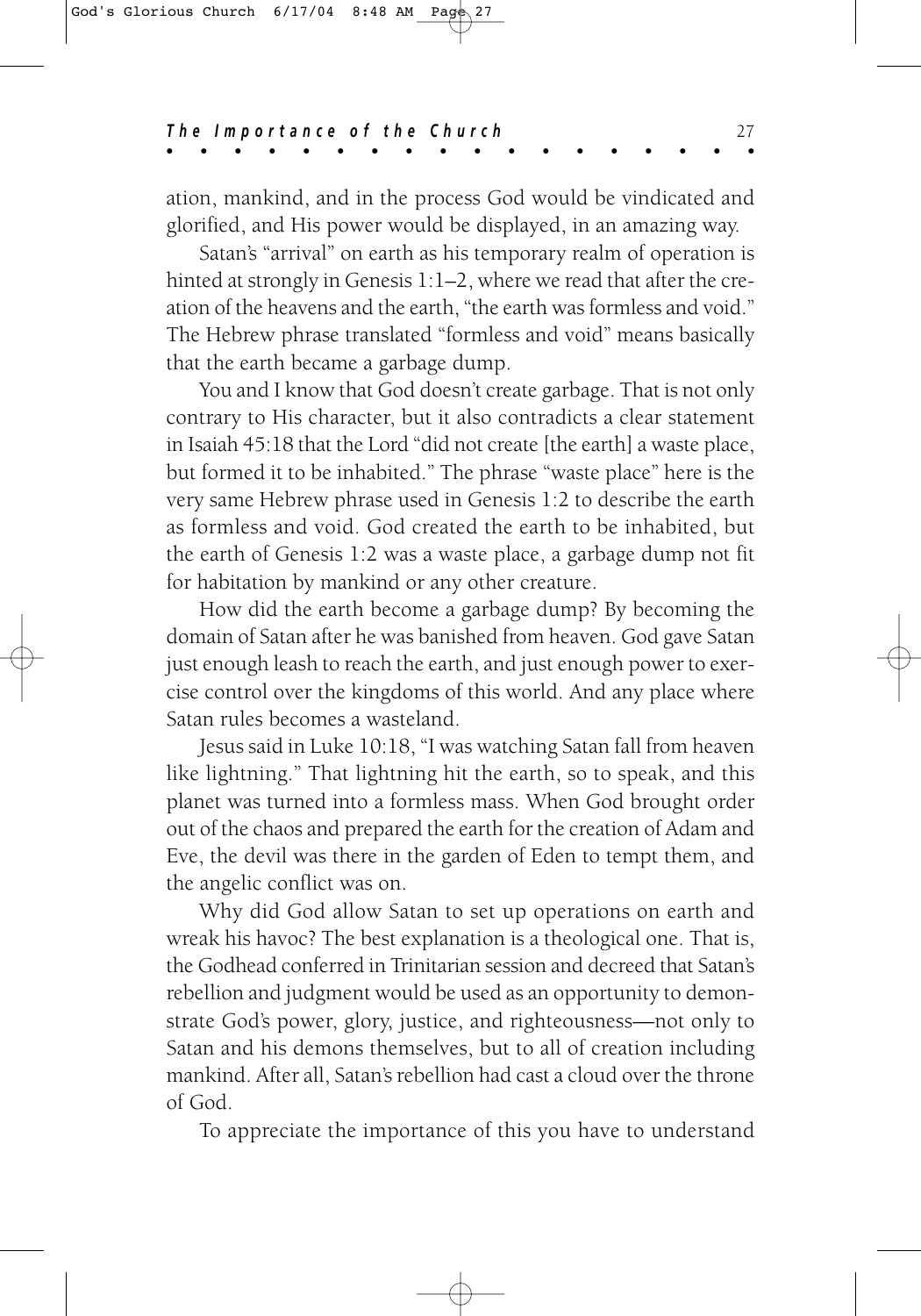what a heinous, wicked act Satan's rebellion was. Here was the most beautiful and powerful of all God's creatures, not only rising up and shaking his fist in the face of the almighty, eternal God, but dragging one-third of God's holy angels with him—and doing so in God's perfect heaven! This was defiance, hatred, and ingratitude of monumental proportions.

Sin of this magnitude demanded more than judgment. The sinners needed to be made an example so others would see and understand and know better than to try to rebel against God.

It's like a parent whose child needs discipline. If your child disobeys you, you might sit him down for a while or send him to his room with a swat on the pants. But let's say you are a father whose son curses you and then slaps his mother in the face while the other children are watching. If that happened would you send that child to his room, or would you use the occasion to deal with him in such a way that you demonstrate beyond any doubt this had better not ever happen again?

That's the idea here. In fact, in order to demonstrate their divine power, glory, and wisdom the Godhead decided to use a creature that was far below the angels in stature to demonstrate what God can do with a lesser being who will love and obey and depend on Him—all those things that mighty Lucifer and his mighty angels refused to do.

Who is this lesser creature? Enter mankind. Hebrews 2:7 says we were created "for a little while lower than the angels." God made us this way to demonstrate to all of creation that when weak and powerless creatures like us yield ourselves to Him, neither Satan nor the angels can overpower us.

But in order to showcase His power and glory, God had to allow Satan access to us human beings so that He could prove once for all that "greater is He who is in [us] than he who is in the world" (1 John 4:4). When Satan gained access to the heart and mind of Eve and then Adam, the conflict began. But the good news is that God limited Satan's power to that of an influencer. That is, he can tempt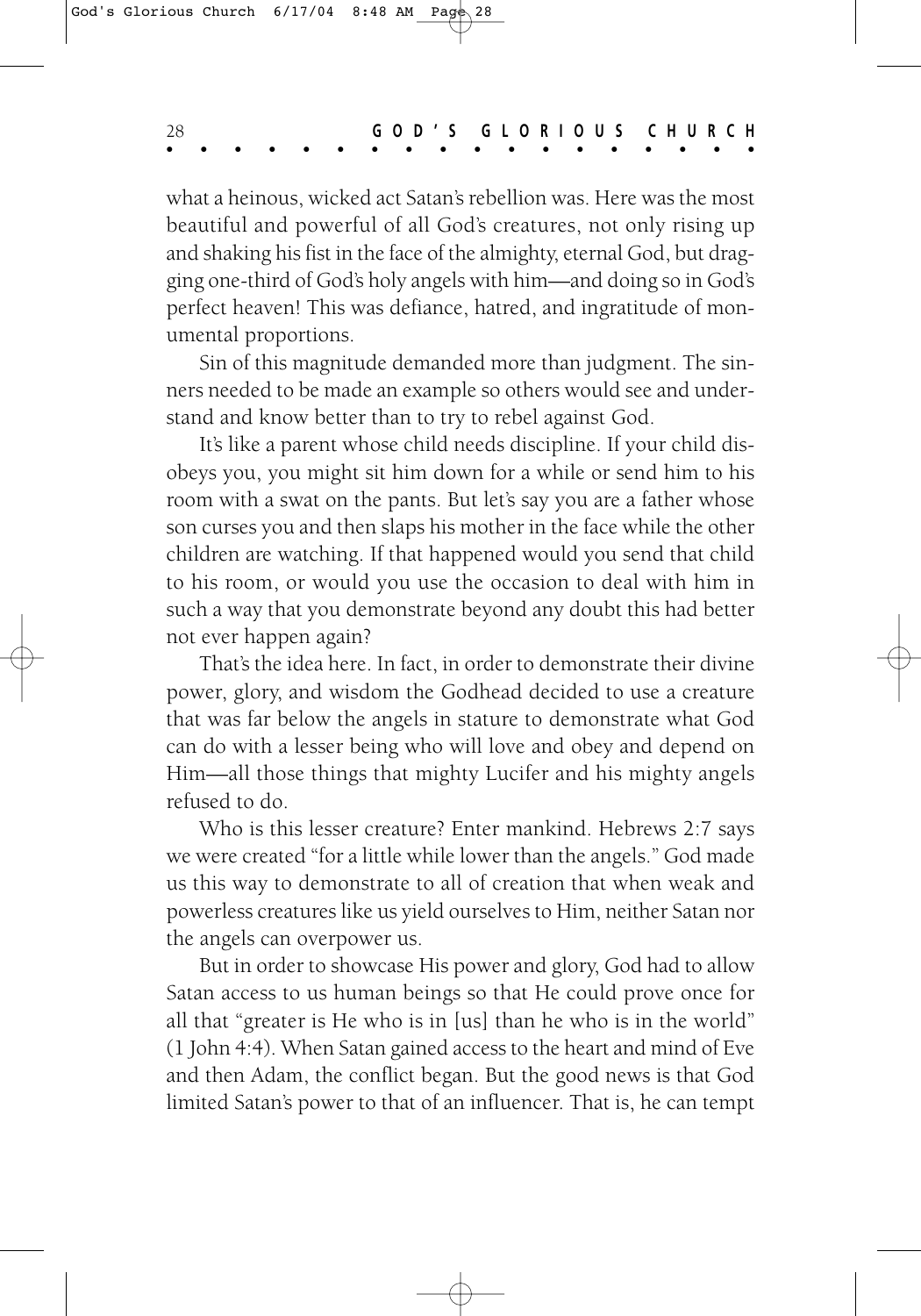and try to deceive, but he cannot overpower people against their will, and he is ultimately a defeated foe because of Christ.

So whenever a person is saved, the power and glory of God are on display for heaven and earth to see. Whenever a believer resists Satan's temptations and lives in victory, God's righteousness and holiness are revealed. And by the way, this issue of the angelic conflict is so important to God that when He got ready to deal Satan the decisive defeat, He didn't hurl a lightning bolt from heaven or simply crush Satan with a word. Instead, He sent His Son in the very form of that lesser creature to whip Satan face to face in the wilderness and for good on the cross. John wrote, "The Son of God appeared for this purpose, to destroy the works of the devil" (1 John 3:8).

#### **THE KEYS OF THE KINGDOM**

We've covered a lot of ground in our study of Matthew 16, but we need to go back for one verse. Jesus finished His response to Peter with these words: "I will give you the keys of the kingdom of heaven"  $(v. 19a)$ .

Notice right away that Jesus did not give Peter the keys of the church. Many people today misunderstand this verse because they think that the church and the kingdom are synonymous. But Jesus was careful to distinguish the two, using a completely different word for "kingdom." This word refers not to a called-out body of believers, which is the church, but to God's comprehensive rule over all of His creation. The church is limited, whereas the kingdom is comprehensive.

Keys stand for access, so what Jesus was giving His people is access to the resources of His all-encompassing kingdom. We can be grateful that Jesus did not limit our access to the resources of the church, because the kingdom is much bigger than the church. In fact, the church exists for the kingdom and not just for the church. I say that because our job is to help establish the rule of God in the hearts of people, and bring the values and priorities of God's kingdom to bear on every aspect of our culture.